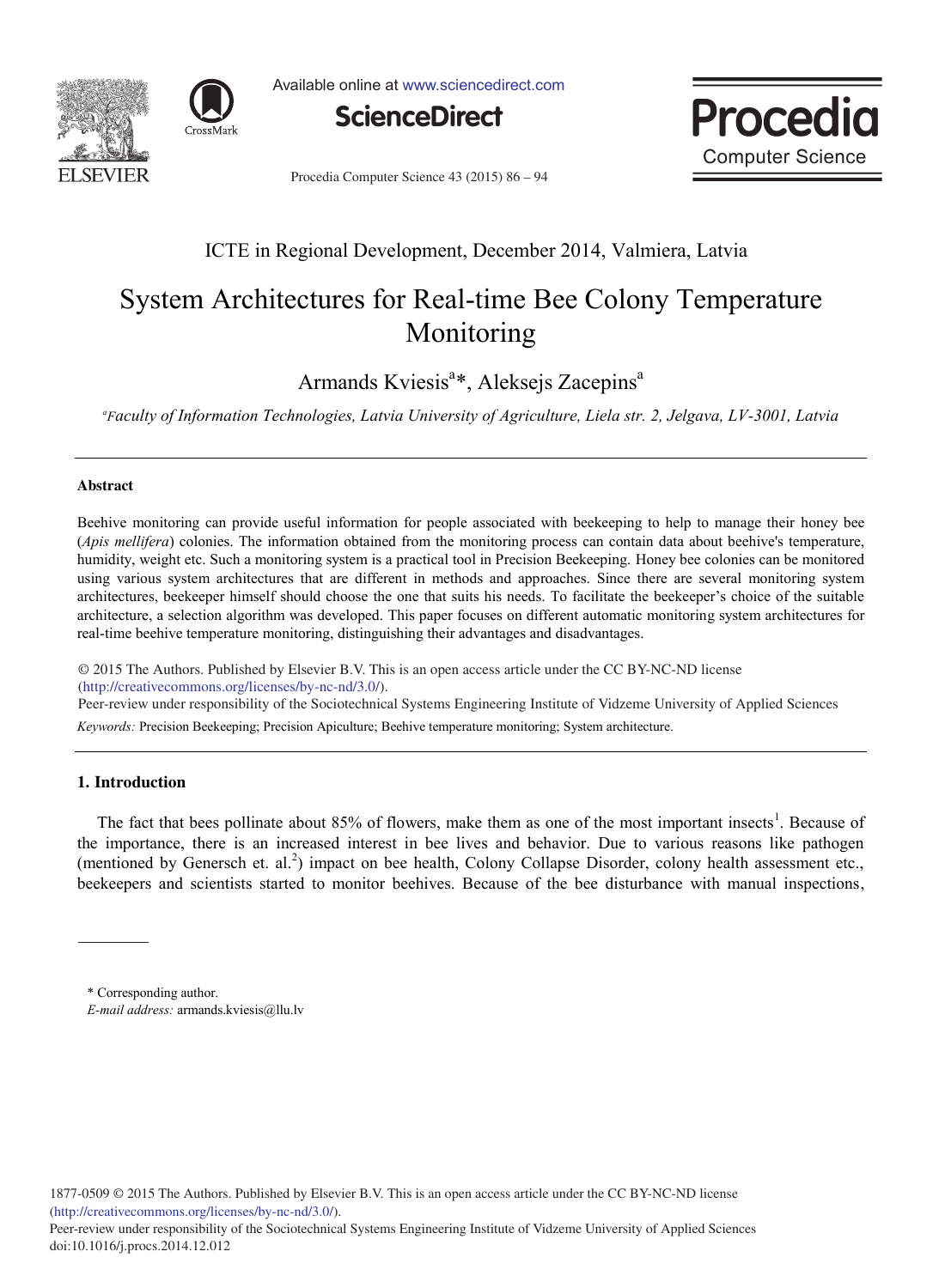current technology is used for monitoring purposes as it can provide the information to manage bees and does not require manual inspections<sup>3</sup>.

Precision Beekeeping (PB) or Precision Apiculture is individual branch of Precision Agriculture (PA)<sup>4</sup>. International scientists and practical beekeepers started to support its development by implementation of various technical systems for automatic and real time bee apiary and colony monitoring. Several international scientific projects (e. g., Application of Information Technologies in Precision Apiculture (ITAPIC): http://www.itapic.eu; Swarmonitor: http://www.swarmonitor.comze.com; E-Ruche: http://www.e-ruche.fr) have started to improve the availability of practical tools and technical means for usage in Precision Beekeeping. There is also available a remote monitoring system designed by beekeepers and bee-keeping enthusiasts, which allows a beekeeper to check data about hives through Internet<sup>5</sup>.

Bee colonies can be automatically monitored using different approaches and methods. In system architectures sensor's data gathering can vary – data transmission (wired or wireless technologies), data storage and usage of intermediate devices. A particular monitoring system can also be supplemented with decision support system, which is responsible for data analysis, bee colony condition determination and appropriate decision selection.

Internet resource<sup>3</sup> provides beekeepers with information about other resources that are associated with honey bee monitoring technology. However, there is a need for further investigation about the system architectures that can be used for beehive monitoring.

Temperature is the factor that can be easily monitored and it is economically feasible. Bee colony temperature monitoring can be completed using various information technologies, systems and methods. This paper describes several approaches, including on-site and remote temperature monitoring, how bee colony temperature data can be transferred to the beekeeper for real-time data monitoring. Aim of this paper is to distinguish different system architectures for real time bee colony temperature monitoring.

# **2. Proposed system architectures**

For description of all approaches predefined condition is that one digital sensor is used and it is placed into the beehive. Methodology for correct temperature sensor placement into the hive is not discussed within this paper.

#### *2.1. First approach*

This approach is based on on-site bee colony temperature monitoring. In this method data is not sent anywhere for storage and further analysis, and can be obtained only on site<sup>6</sup>. For this purpose, small display(s) can be placed outside the hive and beekeeper can see the colony temperature. To implement such monitoring method small iButtons sensors or other digital sensors are used.

Measured temperatures can also be observed remotely, by placing a camera towards the displays and ensuring a live video stream. A clock can be placed aside the sensor measurement displays, so the observer could keep a track of sensor measurements and register them manually if necessary. Advantages of such approach: this system is simply to develop and implement and it is economically cheap solution. Such system does not require any intermediate devices for sensor data transmission, as there is none. Disadvantages of such approach: temperature data is not automatically stored for further analysis, data is available only on-site, and there are no error notification options. To store data in such system, the beekeeper must manually register measurements. If a camera is used for remote data observation, then the camera and services to provide a live video stream is required.

#### *2.2. Second approach*

In this approach (see Fig. 1) data from sensors using wired or wireless communication is transferred to the local apiary computer<sup>7,8,9</sup>. Using specially developed software data can be demonstrated locally to the beekeeper. As well data can be automatically analyzed and decisions or conclusions about colony states and behavior can be sent directly to the beekeepers e-mail or mobile phone. For remote monitoring of collected data, remote connection to apiary's personal computer (PC) using standard remote connection options, e. g., windows remote connection or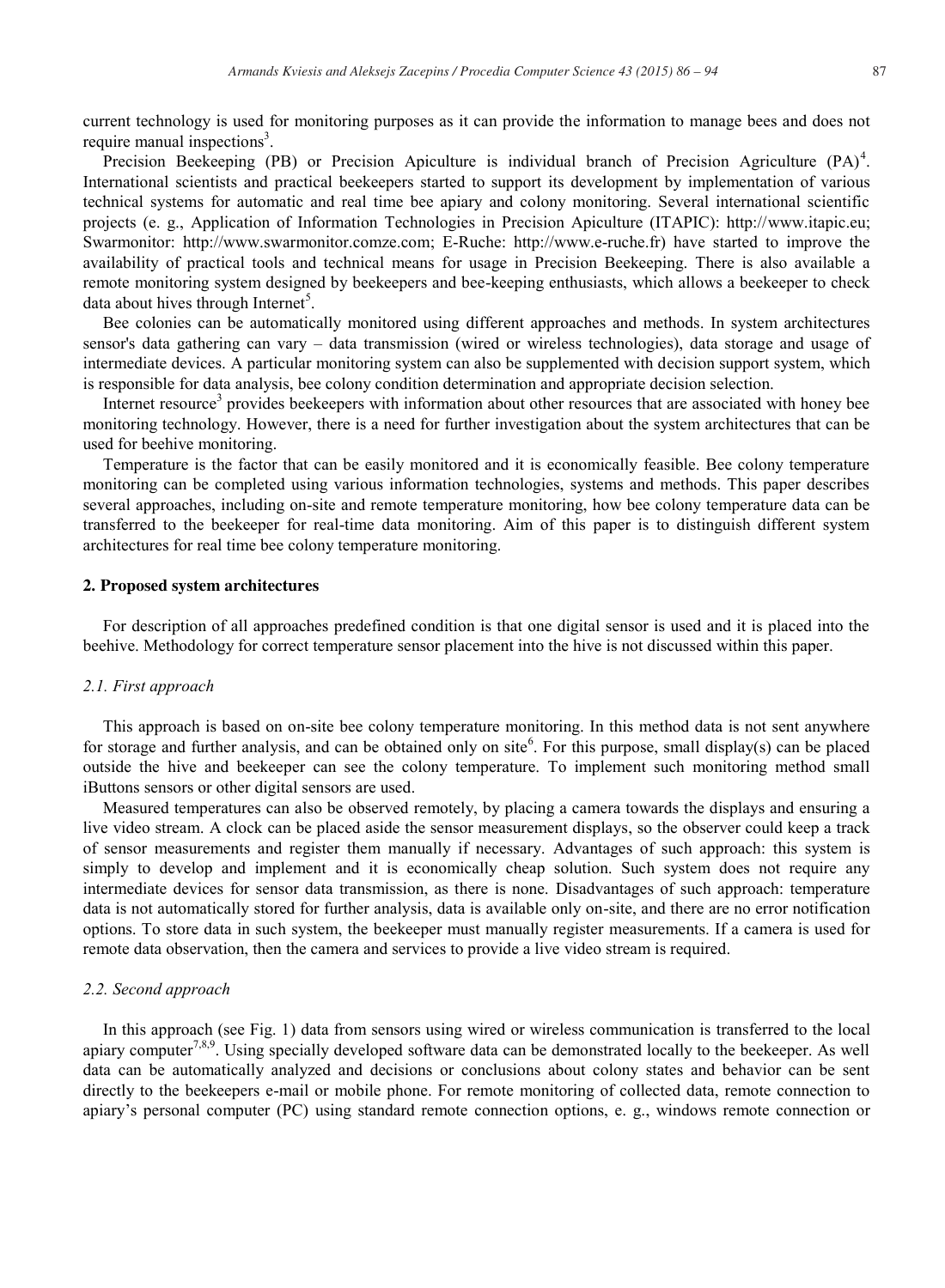using specific software like TeamViewer or RAdmin can be used. As well local Web server can be developed for public access to the collected data $10$ .



Fig. 1. Data from temperature sensors is stored on the local apiary computer.

Advantages of such approach: temperature data is stored locally and can be accessed remotely. Beekeeper can receive messages about beehive's behavior.

Disadvantages of such approach: apiary's PC is working all the time so there is additional need to use uninterruptible power supply (UPS) device to minimize effect of electrical power variations. Constant Internet connection is also needed to allow remote connection and public access to the data. If PC is turned off, data collection process is interrupted and data for public access is unavailable.

#### *2.3. Third approach*

Data from sensors using wired or wireless communication are transferred to the local apiary's PC for further data transmission to remote computational station (remote server, cloud service) (see Fig. 2). In this case, apiary's PC is used as intermediate device. There are several options of transmitting data. One option is usage of, e. g., Microsoft Access (MS Access) database and its copying to the remote server<sup>11</sup>. Second option is direct data transfer to remote database. On the computational center, Web server can be developed for public data access. As well data on the server can be automatically analyzed by specifically designed software and decisions or conclusions can be sent directly to the beekeeper.

The third system architecture's approach has been implemented within the international scientific ITAPIC project in Jelgava, Latvia. Data from the formed 1-Wire network is retrieved through a 1-Wire/iButton adapter DS9490R using an application written in C# programming language. As described above, data is stored in MS Access database, which is then duplicated on a remote server and data can be accessed publicly through a Web page.



Fig. 2. Temperature data using PC as intermediate device is transferred to remote server.

Advantages of such approach: data can be saved both in local and in remote databases. Beekeeper can receive messages about beehive's behavior. If apiary's PC is turned off, stored data is still available publicly on the Web server, using Web or local applications.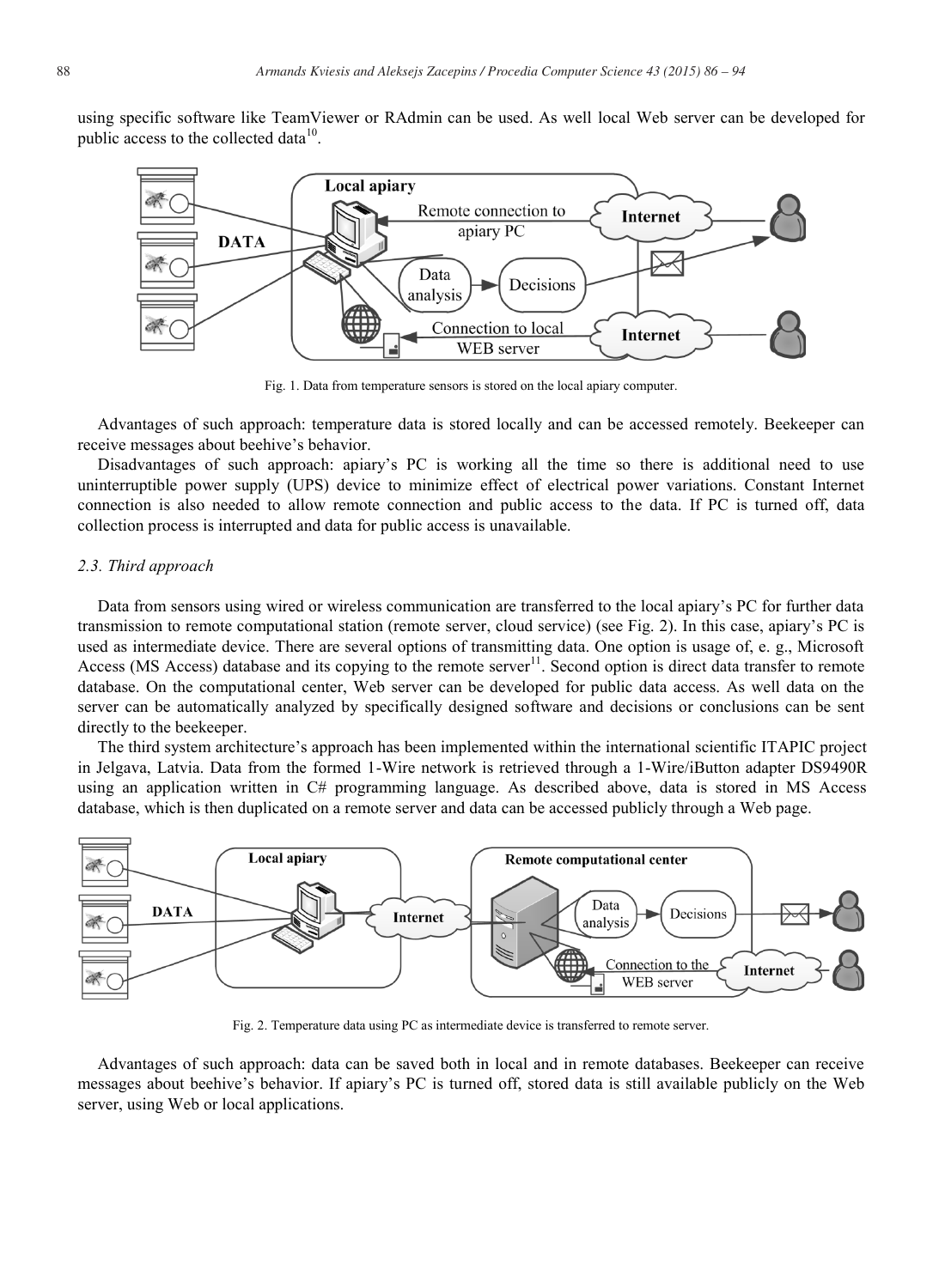Disadvantages of such approach: there is still a need for a PC in local apiary thus it is advisable to use UPS device. Constant Internet connection is needed to allow data transmission. Long-term electrical power interruptions may disturb beehive monitoring, because if PC is turned off, data collection process is interrupted.

#### *2.4. Fourth approach*

By the usage of a specific interface device data from sensors using wired or wireless communication is transferred to the remote computational station (remote server, cloud server) for further analysis (see Fig. 3). In this case, e. g., Raspberry Pi (device that is a small size computer<sup>12</sup>) or Arduino (a microcontroller based computing platform<sup> $\bar{1}$ 3) can be considered as the interface devices.</sup>

On the computational center, Web server can be developed for public data access. As well data on the server can be automatically analyzed and decisions or conclusions can be sent directly to the beekeeper.



Fig. 3. Temperature data is saved directly on remote server.

When using Raspberry Pi as an interface device (see Fig. 4), it is not complicated to add a 1-Wire network to this device, because it has a driver module for it. Sensor temperature logging can be programmed using several programming languages, like Python, Ruby, C/C++. The main issue is the 1-Wire network's sensor count limit that can be connected to the Raspberry Pi. By default there can only be ten 1-Wire network sensors connected in the network due to the fact, that the sensor count is hardcoded in the Raspberry Pi's 1-Wire network driver. The count can be changed by applying a specific patch or by updating/upgrading Raspberry Pi's firmware and kernel.



Fig. 4. System architecture with Raspberry Pi as an interface device.

Since some Raspberry Pi model's (model B, model B+) has an Ethernet (computer networking technology) port<sup>14</sup>, gathered data from sensors can be transferred to a remote database (DB) (e. g., MySQL) without a need for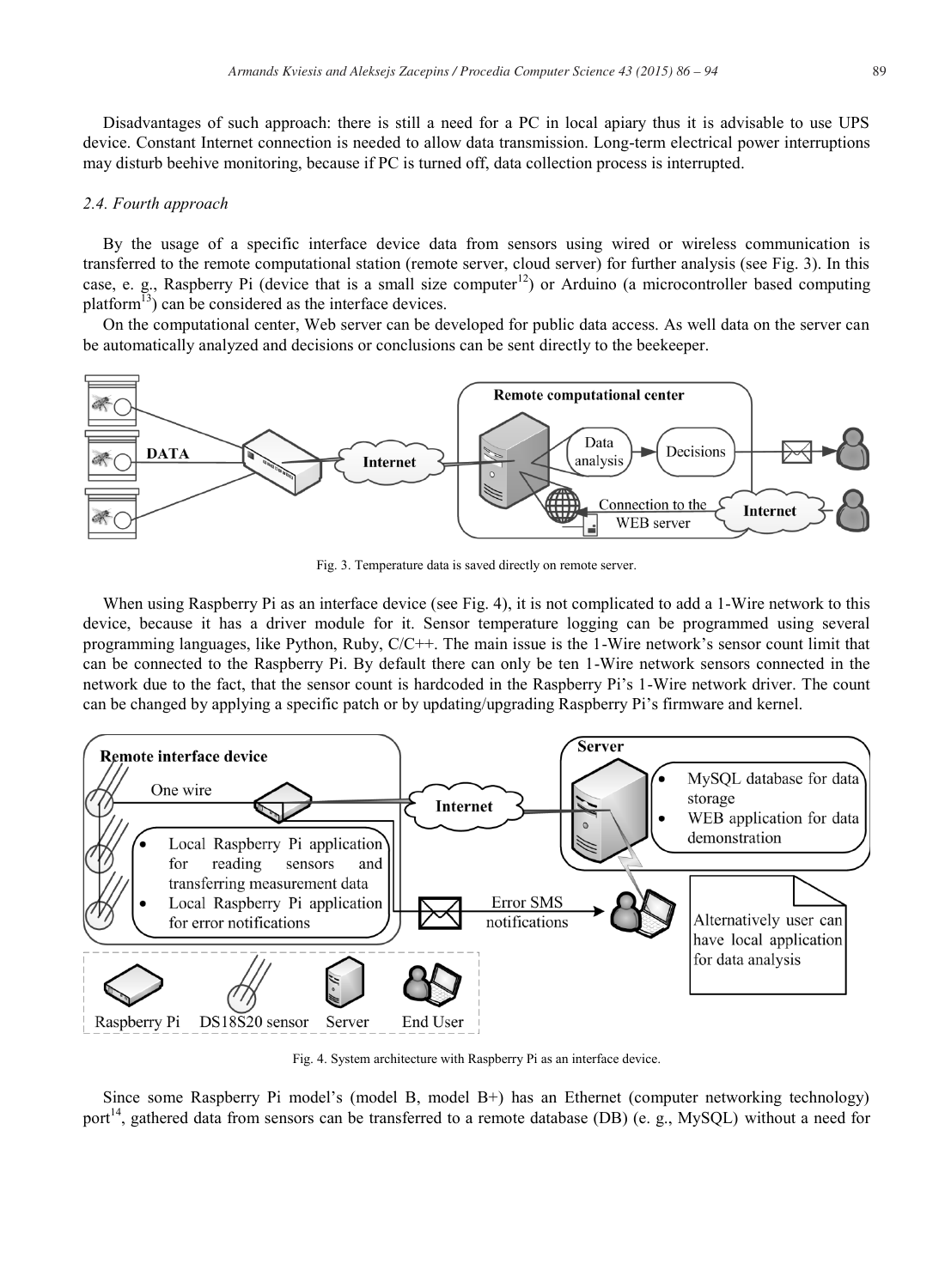an additional networking device (e. g., Wi-Fi adapter). Raspberry Pi can be accessed remotely using ssh network protocol. This ensures that, applications running on this interface device can be modified and improved remotely. Data can also be transferred using wireless technology, but then, as mentioned before, and additional networking device is needed. In specific cases beekeeper can be informed about beehives conditions by receiving SMS or e-mail messages, generated by developed error notification application on Raspberry Pi.

The system architecture, where Raspberry Pi model B is used as an intermediate device, was implemented within ITAPIC project in Jelgava, Latvia. The system was set up in wintering building for temperature monitoring in ten beehives.

Although Arduino has no Ethernet capability, it may also be used as an interface device. In this case an additional device for networking is required (e. g., Arduino Ethernet Shield).

Advantages of such approach: there is no need for PC in the apiary for data collection and transfer. There is lower electrical power consumption, when using an interface device. In some cases it is possible to modify or improve interface device's applications remotely. If the interface device is turned off, stored data can still be accessed using Web or local applications.

Disadvantages of such approach: if interface device is turned off (electrical power variations), data collection process is interrupted. If there are problems with Internet connection, new data cannot be saved to remote database. Additional configuration for specific interface devices may be required. Some interface devices may not have Ethernet capability.

#### *2.5. Fifth approach*

Data from sensors (measurement nodes) using wireless communication is directly transferred to remote computational station (remote server, cloud server) (see Fig. 5). In this case each measurement node (sensor in each hive) can obtain Internet Protocol (IP) address from network router and use this device for transmission of data or can use additional 3G or 4G modems to send data. Concept of the remote computational center remains the same. Specific sensor network devices (called as "motes") can be used as measurement nodes. Previously mentioned Raspberry Pi and Arduino devices can also be adapted as measurement nodes in this architecture.



Fig. 5. Temperature data from measurement node is saved directly on remote server.

Within the ITAPIC project a wireless monitoring system is implemented as well. This system (see Fig. 6) is based on fifth approach and monitors temperature and humidity. For now, the system is implemented in Tokat, Turkey for local bee apiary monitoring.

The monitoring system (see Fig. 6) consists of three main components:

- Measurement node system's element that is responsible for sensor measurements at a specific hive and those sensor data transmissions to the main unit. This element consists of microcontroller, wireless transceiver, sensors and power source;
- x Main unit a system's element that listens to measurement nodes and transfers data to cloud database server. The main unit consists of several integrated blocks: a low-power microcontroller, a wireless transceiver, peripheral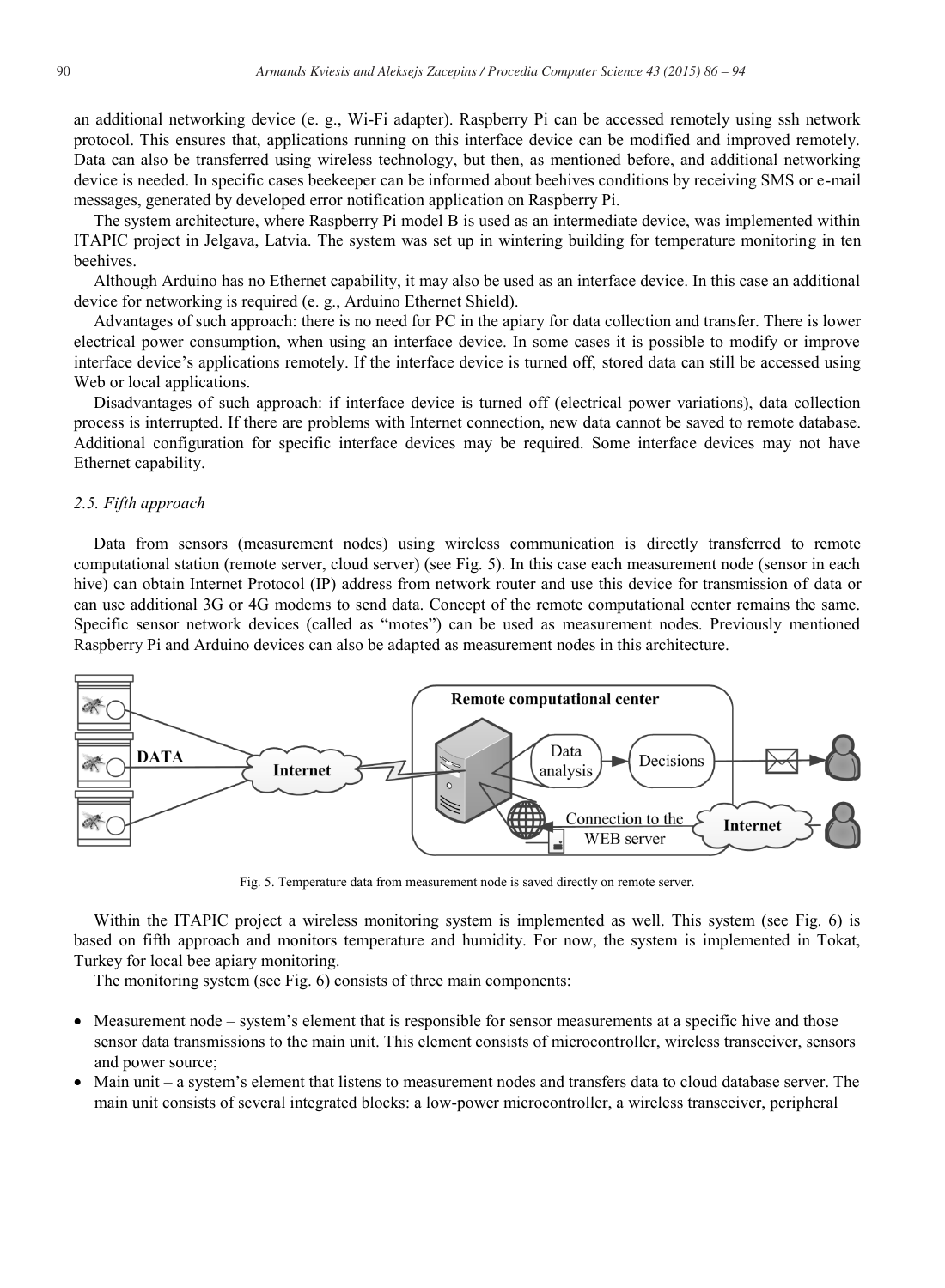extension connectors, an external storage device (optional) and a power source (5 V power adapter is used as energy source);



Fig. 6. Wireless measurement system used in ITAPIC project.

Remote database server – data from measurement units is directly saved in cloud database for further analysis and demonstration. For access to stored data additional php Web system was developed. Web system can be adjusted to beekeepers need by implementing different graphical elements for data demonstration and data analysis also can be added.

Similar to fifth approach a remote control system for temperature and humidity monitoring in beehives was developed by Altun<sup>15</sup>. The system contains wireless sensor network, a GSM-supported central system and thermoelectric heating and cooling system. In Altun's monitoring system data from sensors is transmitted using wireless network. The central system processes sensor data using specifically developed software and warns the beekeeper in emergency situations.

Advantages of such approach: there is no need for PC or previously mentioned interface devices for data collection. Each measurement node is transferring data independently and in case of error only one node's data can be lost.

Disadvantages of such approach: power source for each of measurement nodes should be provided. If using batteries as a power source, a regular battery control is necessary, to prevent node from unexpected shutdown. In case of usage of 3G or 4G modems individual SIM card should be provided for each individual hive.

# *2.6. Sixth approach*

Data from sensors are not sent anywhere for further analysis, but is analyzed directly on individual measurement node and decisions are sent directly to the beekeeper (see Fig. 7). This approach should use wireless connections. Additionally it can be possible to develop individual Web server for each measurement node for remote data access. Realization of such approach can be done using multiple Raspberry Pi or Arduino devices, or developing a specific circuit.

Advantages of such approach: fully customizable solution in case of a specific circuit developing. Each measurement node is transferring data independently and in case of error only one node data can be lost. There are no raw data transferring, only conclusions are sent.

Disadvantages of such approach: power source for each measurement node should be provided. A regular control for each measurement node is required to ensure that there is no unexpected shutdown (e. g., due to battery discharge). In case of usage of 3G or 4G modems individual SIM card should be provided for each individual hive. Sometimes it is better to have all raw data available, not only analyzed data is useful. Costs for such system will be higher comparing to wired based solutions.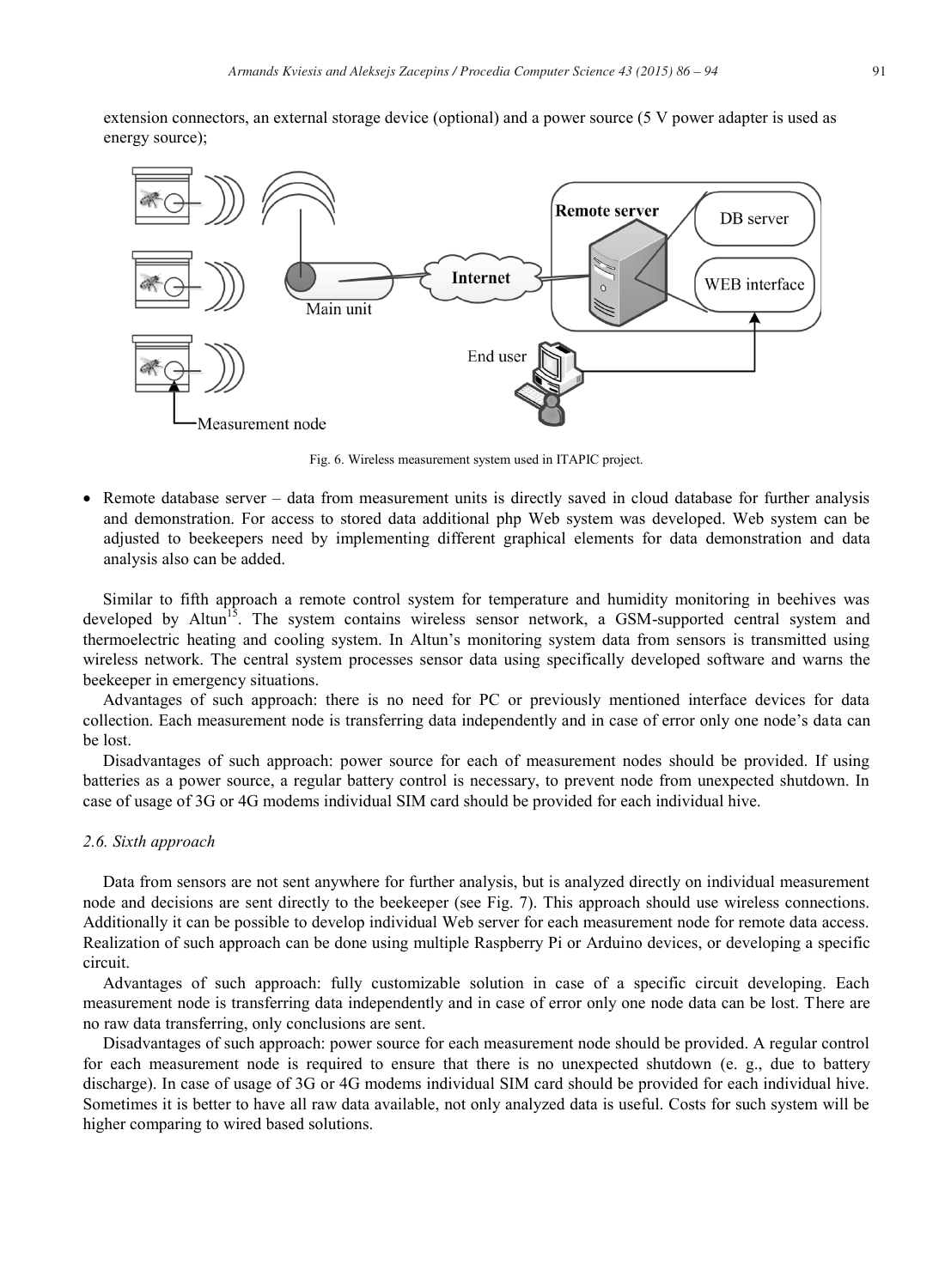

Fig. 7. Temperature data from measurement node is analyzed on site and only decisions are sent to the user.

## **3. Results**

The system architectures that were described in this paper were compared. For comparison purposes following criteria were chosen: PC in local apiary; usage of interface device; data storing; data analysis and possibility of decision support system (DSS) implementation; remote computational center; constant 220 V power connection and Internet connection accessibility.

Some of the criteria can be optional for specific system architectures (see **Error! Reference source not found.**). One of those criteria is Internet connection requirement – in on-site bee colony monitoring system it is optional. It is required only when a live video stream is used for remote data observation. It is optional also in second approach, because the Internet is only required when accessing data remotely, but if it is not available, data can still be accessed locally. Likewise, a constant 220 V power connection is not required in bee colony monitoring where measurement nodes are used, as such devices can be powered using alternative energy or batteries.

|  | Table 1. Comparison of system architectures for beehive monitoring. |  |  |
|--|---------------------------------------------------------------------|--|--|
|  |                                                                     |  |  |

|                                                        | System architecture, approach |                |        |                |                |        |  |  |
|--------------------------------------------------------|-------------------------------|----------------|--------|----------------|----------------|--------|--|--|
| Criteria                                               |                               | $\mathfrak{D}$ |        | 4              |                | 6      |  |  |
| PC in local apiary                                     |                               | $^{+}$         | $^{+}$ |                |                |        |  |  |
| Usage of interface device                              |                               |                |        |                |                | $\pm$  |  |  |
| Data storing                                           |                               | $^{+}$         | $^+$   |                |                |        |  |  |
| Data analysis and possibility of<br>DSS implementation |                               | $^{+}$         | $^{+}$ | $^{+}$         | $\div$         | $^{+}$ |  |  |
| Remote computational center                            |                               |                | $^+$   | $\overline{+}$ | $\overline{+}$ |        |  |  |
| Constant 220 V power<br>connection                     |                               | $^{+}$         | $^{+}$ | Optional       |                |        |  |  |
| Internet connection                                    | Optional                      | Optional       | $^{+}$ | $^{+}$         | $\div$         | $^{+}$ |  |  |

Note. "+" – required; "-" – not required; "Optional" – can be used, but not an obligatory requirement.

The simplest system architecture that can be implemented for bee colony temperature monitoring is the on-site monitoring system as it does not require any additional components except temperature sensor with a display.

The costs to implement second and third system architecture are higher, compared with other architectures, due to the fact, that a PC and constant 220 V power connection is required in the local apiary. Costs required to implement fifth and sixth approach are dependent on the count and type of measurement nodes.

System architectures that uses remote computational center (3-5 approach) ensures that previously gathered data is accessible even when the monitoring process is interrupted (Internet connection is lost, problems with measurement nodes etc.). Unlike the second approach, where data is stored on local apiary's PC and cannot be accessed remotely, if Internet connection is interrupted (access is only locally) or there are problems with the PC (data cannot be accessed).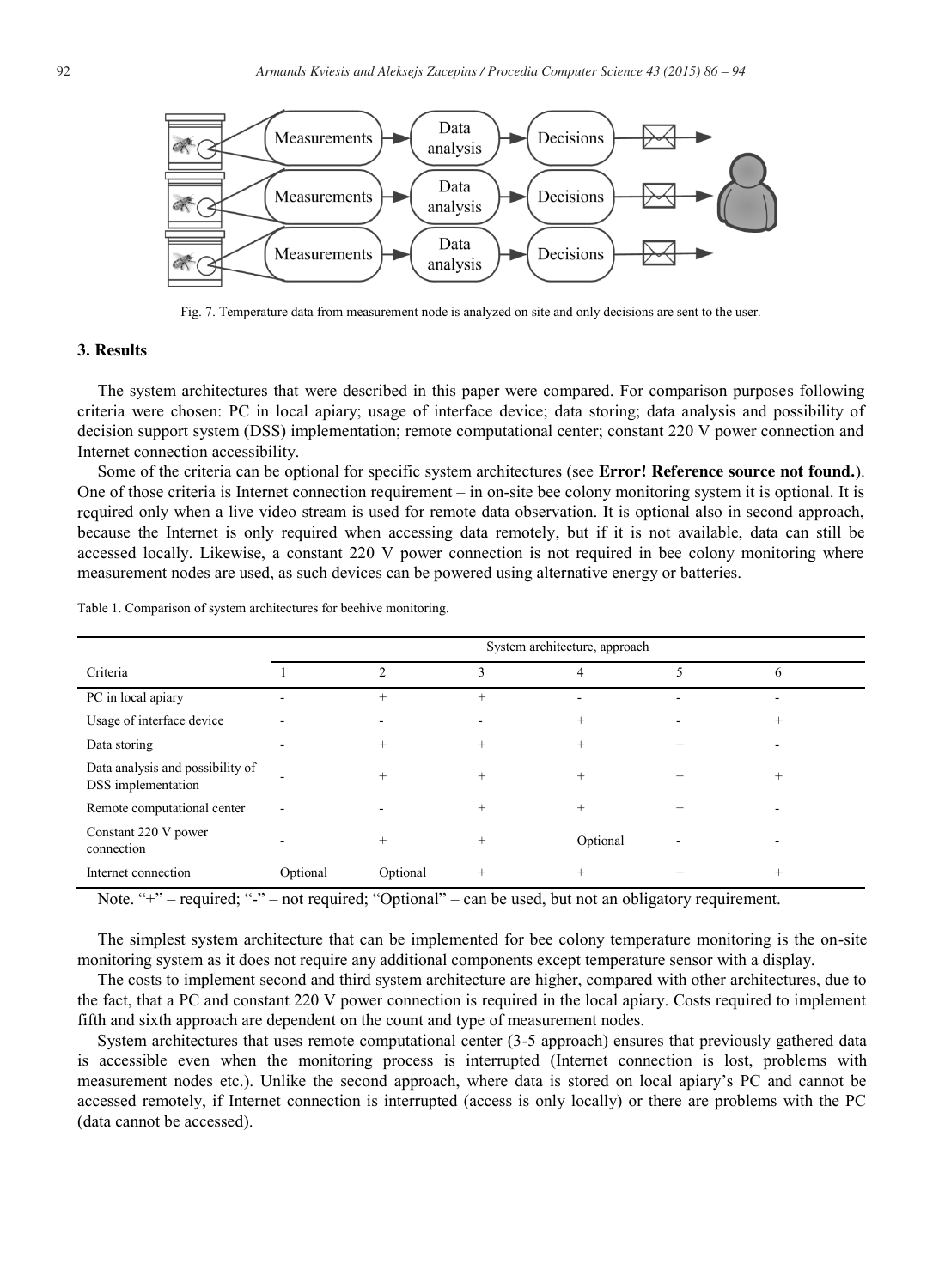It can be rather time consuming for beekeeper to choose the suitable approach for beehive temperature monitoring. To facilitate the beekeeper's choice, a business process model and notation diagram that represents selection algorithm (see Fig. 8) was developed.



Fig. 8. Selection algorithm for system architectures.

In this algorithm only the general conditions were used. The first condition describes situation, when the beekeeper must consider if the monitoring process will be done wirelessly. One reason for that may be the large distances between the hives where wireless solutions can facilitate the implementation of the monitoring system. Selection algorithm was validated by comparing the choices that were made to use system architectures within the ITAPIC project.

# **4. Conclusion**

The described six system architectures for bee colony temperature monitoring showed how different the monitoring systems can be, e. g., from monitoring when using only a sensor with a display (first approach), to approach when using specific devices for each hive (sixth approach) and performing data analysis. Beekeepers individually should choose the appropriate system architecture for bee colony monitoring, based on their needs and financial calculations and available technologies in the apiary's location. The developed selection algorithm can reduce the time that is needed to choose the appropriate system architecture because it offers the key conditions that are necessary for specific system architecture. The algorithm does not provide information about the financial calculations while choosing the system architecture, as the calculations depend on different factors (the count of hives, chosen technologies (in the case of interface devices – type and count) etc.). Thereby the algorithm can be supplemented by this type of information.